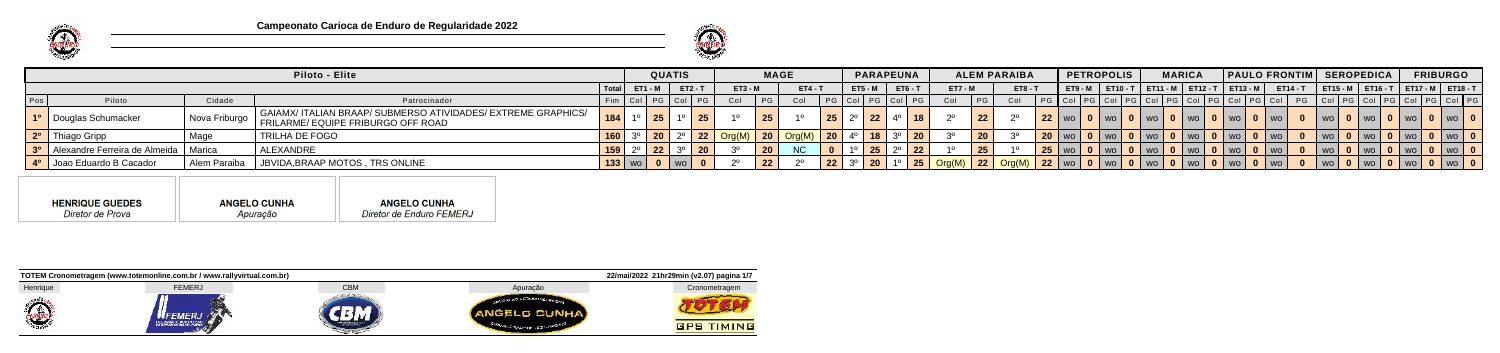



|     |                                         |                | Piloto - Graduado                                                              |     |                                 | <b>QUATIS</b>   |         |                 |           | <b>MAGE</b> |                |                | <b>PARAPEUNA</b> |                 |                  |                | ALEM PARAIBA   PETROPOLIS |                                        |                                           | <b>MARICA</b> |               | <b>PAULO FRONTIM SEROPEDICA</b> |  |                            | <b>FRIBURGO</b>                            |                |  |
|-----|-----------------------------------------|----------------|--------------------------------------------------------------------------------|-----|---------------------------------|-----------------|---------|-----------------|-----------|-------------|----------------|----------------|------------------|-----------------|------------------|----------------|---------------------------|----------------------------------------|-------------------------------------------|---------------|---------------|---------------------------------|--|----------------------------|--------------------------------------------|----------------|--|
|     |                                         |                |                                                                                |     | $\text{Total}$ $\text{ET1 - M}$ |                 | $ET2-T$ |                 | $ET3 - M$ |             | <b>ET4 - T</b> | <b>ET5 - M</b> | $ET6 - 1$        |                 | <b>ET7 - M</b>   | $ET8 - T$      |                           |                                        | ET9-M   ET10-T   ET11-M   ET12-T   ET13-M |               |               |                                 |  |                            | ET14-T   ET15-M   ET16-T   ET17-M   ET18-T |                |  |
| Pos | Piloto                                  | Cidade         | Patrocinador                                                                   |     | Fim   Col   PG   Col   PG   Col |                 |         |                 |           |             | PG Col PG Col  |                |                  |                 |                  |                |                           |                                        |                                           |               |               |                                 |  |                            |                                            |                |  |
|     | 1 <sup>o</sup> Felipe o Coutinho        |                | Casimiro de Abreu   Casa do Grão/ Proparts/ Julio Despachante/ Cabreu OFF ROAD | 194 |                                 | 25              |         | 22 <sub>2</sub> | 25        |             | $\vert$ 25     |                |                  | 22 <sub>2</sub> | $\vert$ 25       | <b>25</b>   wo |                           | $\blacksquare$ 0   wo   $\blacksquare$ | I WO I O                                  | wo l          | $0$   WO      |                                 |  | WOLO I WOLO I WOL          |                                            | $WO$ $\vert$ 0 |  |
|     | 2 <sup>o</sup> Leonardo Souza           | Lima Duarte    | $L.M.S$ \$                                                                     |     |                                 | 20 <sup>1</sup> |         |                 |           |             |                |                |                  |                 | $\vert 22 \vert$ |                | 22   wo   0   wo          |                                        | I WO I <b>U</b>                           |               | $0$   WO      |                                 |  | I WO   0   WO   0   WO     |                                            | $ w_0 $ 0      |  |
|     | 3 <sup>0</sup> Helder Pereira de Araujo | Rio de Janeiro | │ NO LIMITS                                                                    |     |                                 | 22              |         |                 | $22 \mid$ |             |                | <b>22</b>   wo |                  | $ $ WO $ $      |                  |                |                           |                                        | $\sqrt{1}$ WO $\sqrt{0}$                  | WO            | <b>0</b>   WO |                                 |  | I WO   0   WO   0   WO     |                                            | $vw$ 0         |  |
|     | 4º   Luis Osmar de Mello V Junior       | Rio Bonito     | JO MATERIAIS DE CONSTRUCAO                                                     |     |                                 |                 |         |                 |           |             |                |                |                  |                 |                  |                |                           |                                        |                                           |               |               |                                 |  | U WO   0   WO   0   WO   0 |                                            | wo   0         |  |

| Diretor de Enduro FEMERJ<br>Diretor de Prova<br>Apuração |
|----------------------------------------------------------|
|                                                          |

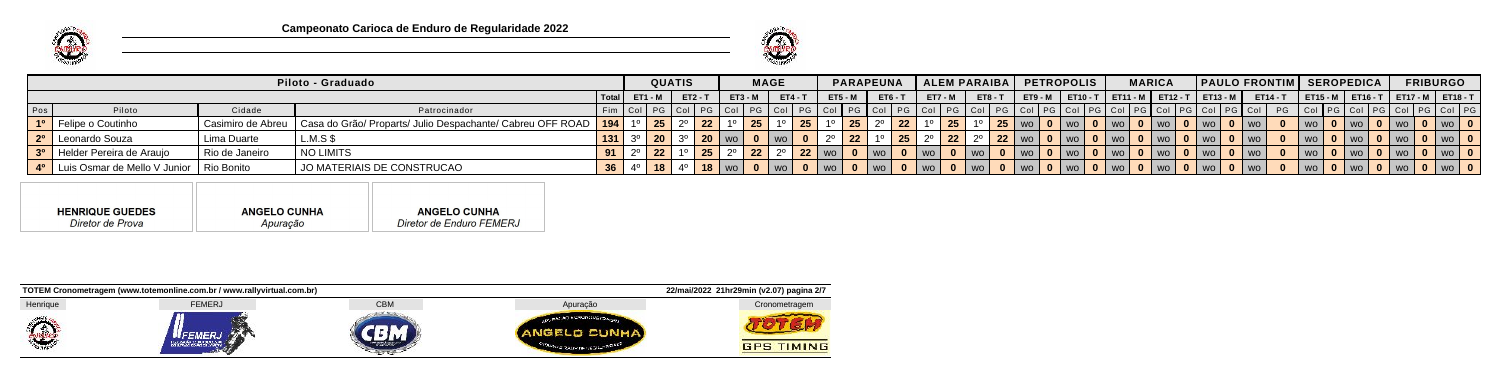



|                |                                                             |                   | Piloto - Over 40                                                      |                 |                | <b>QUATIS</b>             |             |    |                                   | <b>MAGE</b> |                |    |               |              | <b>PARAPEUNA</b>                            |                              | ALEM PARAIBA        |            |  | <b>PETROPOLIS</b>                      | <b>MARICA</b> |                                                                                                             |                            | <b>PAULO FRONTIM SEROPEDICA</b>                    |            |  | <b>FRIBURGO</b>                                                |  |
|----------------|-------------------------------------------------------------|-------------------|-----------------------------------------------------------------------|-----------------|----------------|---------------------------|-------------|----|-----------------------------------|-------------|----------------|----|---------------|--------------|---------------------------------------------|------------------------------|---------------------|------------|--|----------------------------------------|---------------|-------------------------------------------------------------------------------------------------------------|----------------------------|----------------------------------------------------|------------|--|----------------------------------------------------------------|--|
|                |                                                             |                   |                                                                       | l Total I       | <b>ET1 - M</b> |                           | ET2 - T     |    | $ET3 - M$                         |             | $ET4 - T$      |    | $ET5 - M$     |              | $ET6-T$                                     |                              | <b>ET7 - M</b>      | $ET8 - T$  |  |                                        |               |                                                                                                             |                            | ET9-M   ET10-T   ET11-M   ET12-T   ET13-M   ET14-T |            |  | ET15-M   ET16-T   ET17-M   ET18-T                              |  |
| Pos            | Piloto                                                      | Cidade            | Patrocinador                                                          |                 |                | Fim   Col   PG   Col   PG |             |    | Col                               | P           | Col            |    |               |              |                                             |                              |                     |            |  |                                        |               | PG   Col   PG   Col   PG   Col   PG   Col   PG   Col   PG   Col   PG   Col   PG   Col   PG   Col   PG   Col |                            |                                                    |            |  | PG   Col   PG   Col   PG   Col   PG   Col   PG                 |  |
| 1 <sup>0</sup> | Lourenco Capobianco                                         | Valenca           | <b>DUBOC RACING</b>                                                   | 200             |                | $\vert$ 25 $\vert$        |             | 25 |                                   | 25          |                | 25 |               | 25           | $1^{\circ}$   25                            |                              | 25                  |            |  | 25   wo   0   wo   0   wo   0          |               | $\sqrt{ }$ wo $\sqrt{ }$                                                                                    | 0   wo   0   wo            |                                                    | wo l       |  |                                                                |  |
|                | 2 <sup>0</sup> Andre Reis                                   | Casimiro de Abreu | ENTORNET BANDA LARGA - CABREU OFF ROAD                                | 78              |                | $-18$                     |             | 18 | <b>WO</b>                         |             | <b>WO</b>      |    | l wo l        | $\mathbf{0}$ | $\vert$ wo $\vert$ 0 $\vert$ 3 <sup>o</sup> |                              | 20                  |            |  |                                        |               | │ 22 │ wo │ 0 │ wo │ 0 │ wo │ 0 │ wo │ 0 │ wo │ 0 │ wo │ 0 │ wo │                                           |                            |                                                    | $ $ wo $ $ |  |                                                                |  |
|                | 3º Fabio Ferreira Bastos                                    | Mage              | KUNTHY GELATO                                                         |                 |                | 68   wo   0   wo          |             |    | $\vert$ Org(M) $\vert$ 17 $\vert$ |             | Org(M)         |    | $17$   wo   0 |              | $\vert$ wo $\vert$ 0 $\vert$ 5 <sup>o</sup> |                              | 16                  |            |  |                                        |               | <u>  18   wo   0   wo   0   wo   0   wo   0   wo   0   wo   1</u>                                           |                            |                                                    | l wo l     |  | $\vert$ wo $\vert$ 0 $\vert$ wo $\vert$ 0 $\vert$ wo $\vert$ 0 |  |
|                | 4 <sup>o</sup>   Paulo Fersura Jr (betao)                   | Nova Friburgo     | DROGARIAS FARMADEZ - DROGARIAS AMEPOPULAR - MACHONARIA<br>BARBER CLUB |                 |                | 60   wo   0   wo          |             |    |                                   | 22          | NC             |    |               |              | $ $ wo $ $                                  | $\overline{0}$   $4^{\circ}$ | $18 \mid 3^{\circ}$ |            |  | 20   wo   0   wo   0   wo   0   wo   1 |               |                                                                                                             | 0   wo   0   wo   1        |                                                    | I wo I     |  | 0   wo   0   wo   0   wo   0                                   |  |
|                | 5 <sup>o</sup> Fabio Lasa                                   | Mage              | <b>TRILHA DE FOGO</b>                                                 |                 |                |                           | wo <b>0</b> |    | $\vert$ Org(M)   11               |             | Org(M)         |    |               |              | 11   wo   0   wo   0   2 $^{\circ}$         |                              | 22 NC               |            |  |                                        |               | 0   wo   0   wo   0   wo   0   wo   0   wo   0   wo                                                         |                            |                                                    | l wo l     |  | wo   0   wo   0   wo   0                                       |  |
|                | 6 <sup>o</sup> Leandro Trindade                             | Petropolis        | <b>CARSHOP</b>                                                        |                 |                | 44   wo   0   wo          |             |    | <b>WO</b>                         |             | <b>WO</b>      |    |               |              |                                             |                              |                     |            |  |                                        |               | 22   2 <sup>0</sup>   22   wo   0   wo   0   wo   0   wo   0   wo   0   wo   0   wo   0   wo   0   wo       |                            |                                                    | $ $ wo $ $ |  | 0   wo   0   wo   0   wo   0                                   |  |
|                | 7º   Wenderson Nenel                                        | Petropolis        | DROGARIAS FARMADEZ PETROFARMA MOTORAID MOTOBREXO                      | 42              |                |                           | ററ          | 22 | <b>WO</b>                         |             | <b>WO</b>      |    | l wo l        | $\mathbf{0}$ | wo 0 wo 7                                   |                              |                     | wo         |  | 0   wo   0   wo   0   wo   0   wo      |               |                                                                                                             | 0   wo   0   wo            |                                                    | <b>WO</b>  |  | wo   0   wo   0   wo   0                                       |  |
|                | 8 <sup>o</sup>   Saul Zakkour                               | Rio de Janeiro    | WWW.MXMOTO.COM.BR                                                     | 42 <sup>1</sup> |                | $\vert$ 22 $\vert$        | ററ          | 20 | <b>WO</b>                         |             | <b>WO</b>      |    | wo l          | $\mathbf{0}$ | wo   0   wo                                 |                              |                     | wo         |  | 0   wo   0   wo   0   wo   0           |               | $\blacksquare$ wo $\blacksquare$                                                                            | <b>O</b>   wo   0   wo   \ |                                                    | <b>WO</b>  |  |                                                                |  |
|                | 9 <sup>o</sup> Fabio Vieira                                 | Niteroi           |                                                                       |                 |                | 20   wo   0   wo          |             |    |                                   | <b>20</b>   | NC \           |    | l wo l        | $\mathbf{0}$ | $ wo $ 0 $ wo $                             |                              |                     | $ $ wo $ $ |  |                                        |               | 0   wo   0   wo   0   wo   0   wo   0   wo   0   wo   1                                                     |                            |                                                    | $ $ wo $ $ |  | wo   0   wo   0   wo   0                                       |  |
|                | 10 <sup>o</sup>   Domingos dos Santos Caputo   Juiz de Fora |                   | CASA DA MOTO / ITALIAN BRAAP CAMISA OFF ROAD / EQUIPE FEROZ           |                 |                | 0   wo   0   wo   \       |             |    |                                   |             | N <sub>C</sub> |    |               | $\mathbf{0}$ | $ wo $ 0 $ wo $                             |                              |                     | wo l       |  |                                        |               | 0   wo   0   wo   0   wo   0   wo   0   wo   0   wo   1                                                     |                            |                                                    | l wo       |  | wo    0    wo    0    wo    0                                  |  |

| <b>HENRIQUE GUEDES</b> | <b>ANGELO CUNHA</b> | <b>ANGELO CUNHA</b>      |
|------------------------|---------------------|--------------------------|
| Diretor de Prova       | Apuração            | Diretor de Enduro FEMERJ |

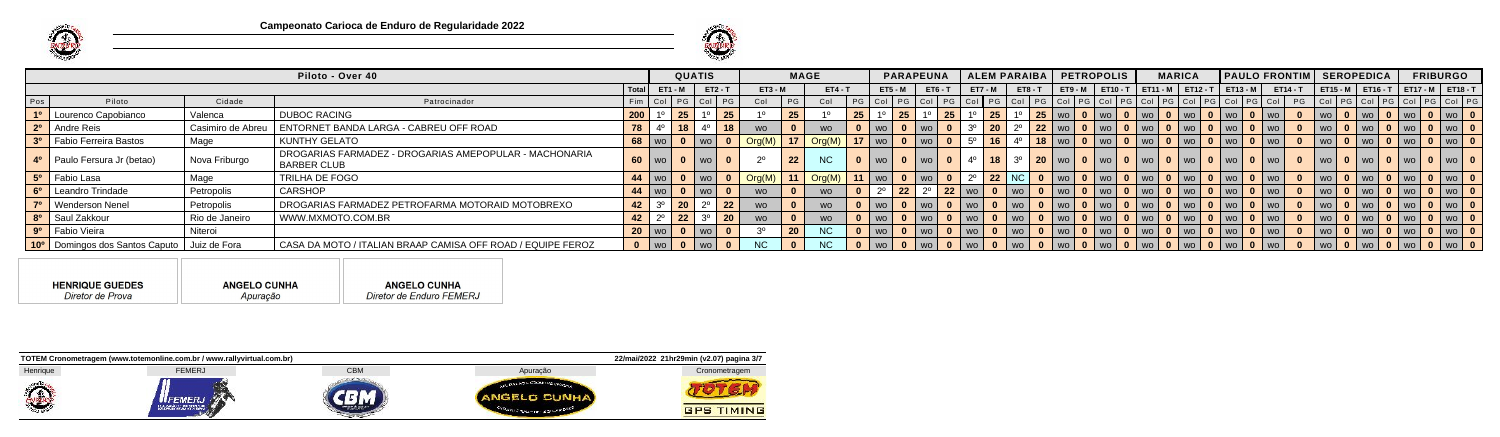



|     |                                                                      |             | Piloto - Junior                                                |                | <b>QUATIS</b> |           |           | <b>MAGE</b>          |        |                |                    |                                  |                            |    | PARAPEUNA   ALEM PARAIBA   PETROPOLIS         |             |                                                                   |               | <b>MARICA</b>           |                                 |                 | <b>PAULO FRONTIM SEROPEDICA</b> |          |                                                  | <b>FRIBURGO</b> |  |
|-----|----------------------------------------------------------------------|-------------|----------------------------------------------------------------|----------------|---------------|-----------|-----------|----------------------|--------|----------------|--------------------|----------------------------------|----------------------------|----|-----------------------------------------------|-------------|-------------------------------------------------------------------|---------------|-------------------------|---------------------------------|-----------------|---------------------------------|----------|--------------------------------------------------|-----------------|--|
|     |                                                                      |             |                                                                | <b>ET1 - M</b> |               | $ET2 - T$ | $ET3 - M$ | $\sqrt{1 + ET4 - T}$ |        | <b>ET5 - M</b> |                    | <b>ET6 - T</b>                   | $ET7 - M$                  |    | $ET8 - T$                                     |             | ET9-M   ET10-T   ET11-M   ET12-T   ET13-M                         |               |                         |                                 | <b>ET14 - T</b> |                                 |          | <sup>-</sup>   ЕТ15-М   ЕТ16-Т   ЕТ17-М   ЕТ18-Т |                 |  |
| Pos | Piloto                                                               | Cidade      | Patrocinador                                                   |                |               |           |           |                      |        |                |                    |                                  | PG Col PG Col PG Col       |    | PG   Col   PG   Col   PG   Col   PG   Col   I |             |                                                                   |               | PG Coll PG Coll PG Coll |                                 |                 |                                 |          | \PG   Col PG Col PG Col PG Col PG                |                 |  |
|     | 1 <sup>o</sup> Paulo Victor Rangel                                   | Marica      | Maricá off                                                     |                |               |           | 22        |                      | 25     |                | $2^{\circ}$ 22     |                                  | $\vert 25 \vert 2^{\circ}$ | 22 |                                               |             | │ 22 │ wo │ 0 │ wo │ 0 │ wo │ 0 │ wo │ 0 │ wo │ 0 │ wo │ 0 │ wo │ |               |                         |                                 |                 | $ $ WO $ $                      | 0 I wo I | 0   wo   0   wo   0                              |                 |  |
|     | 2 <sup>o</sup>   Elton Marques                                       | Nova Iguacu | MERCADO SUPER MAXIMA/ DROGARIA MAXIMA/ACADEMIA MAXIMAFIT   164 |                |               |           |           |                      | 20     |                | $\vert$ 20 $\vert$ |                                  | 20                         |    |                                               |             | 25   wo   0   wo   0   wo   1                                     |               | 0 I wo I                | <b>0</b> I wo I <b>0</b> I wo I |                 | I WO                            | $0$   wo | 1 0   wo   0   wo   <b>0</b>                     |                 |  |
|     | 3º Guilherme de Oliveira Macabu   Casimiro de Abreu   START/PROPARTS |             |                                                                |                | 22'           |           | 25        |                      | 22     |                | $\sqrt{25}$        |                                  | 22 NC                      |    | 0  NC                                         | wo   0   wo |                                                                   | <b>0</b>   wo | <b>0</b>   wo           | 0   wo   0   wo                 |                 |                                 | $0$   wo | 0   wo   0   wo   1                              |                 |  |
|     | 4 <sup>o</sup> Pedro Gavioli Carvalho                                | Lima Duarte | Italian Braap                                                  |                |               |           |           | 0   wo               | 0   NC |                |                    | $\blacksquare$ NC $\blacksquare$ | $\bullet$   wo             |    | $0  $ WO $0$                                  |             | wo   0   wo   0   wo                                              |               | <b>0</b>   wo           | 0   wo   0   wo                 |                 | $ $ WO $ $                      | 0 I wo I | 0   wo   0   wo   0                              |                 |  |
|     | 5 <sup>0</sup> Sergio Luiz Lima Filho                                | Petropolis  | FRIBURGO OFF ROAD                                              |                |               |           |           | 20   NC              |        |                |                    |                                  | <b>0</b> WO I              |    | WO U                                          |             |                                                                   |               |                         | U   WO   0   WO                 |                 |                                 |          | 0   wo   0   wo   1                              |                 |  |

**ANGELO CUNHA ANGELO CUNHA HENRIQUE GUEDES** Diretor de Prova Diretor de Enduro FEMERJ Apuração

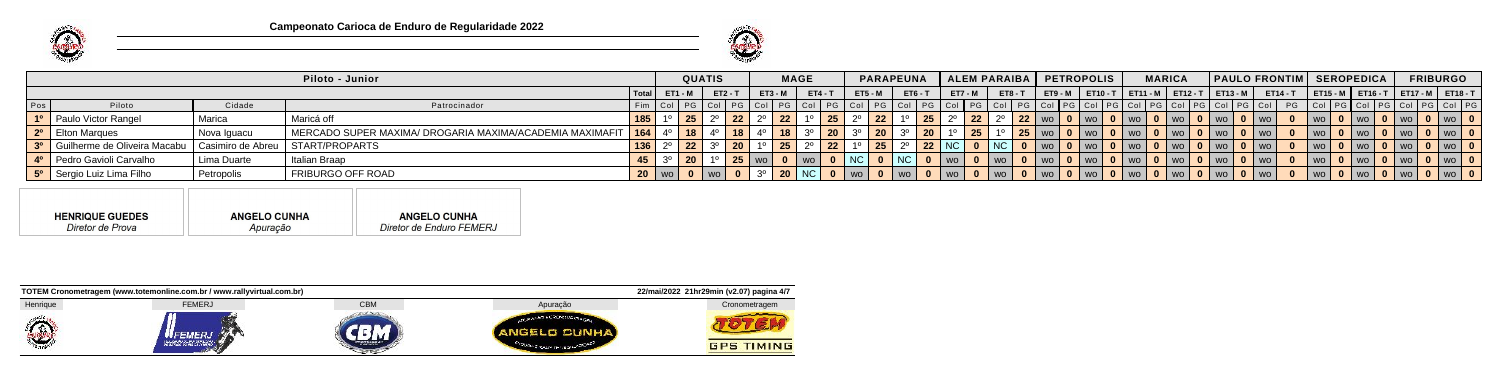



|     |                                   |                | Piloto - Over 50                                                                          |     |                            | QUATIS |           |         |           | <b>MAGE</b> |           |                                        |    | <b>PARAPEUNA</b> |    |                                                     |                | <b>ALEM PARAIBA</b> |           | <b>PETROPOLIS</b> |                          | <b>MARICA</b>            | <b>PAULO FRONTIM SEROPEDICA</b>           |                               |                 |                                |  | <b>FRIBURGO</b> |                                           |
|-----|-----------------------------------|----------------|-------------------------------------------------------------------------------------------|-----|----------------------------|--------|-----------|---------|-----------|-------------|-----------|----------------------------------------|----|------------------|----|-----------------------------------------------------|----------------|---------------------|-----------|-------------------|--------------------------|--------------------------|-------------------------------------------|-------------------------------|-----------------|--------------------------------|--|-----------------|-------------------------------------------|
|     |                                   |                |                                                                                           |     | <b>I Total I ET1 - M I</b> |        | $ET2 - T$ |         | $ET3 - M$ |             | $ET4 - T$ | <b>ET5 - M</b>                         |    | <b>ET6 - T</b>   |    | <b>ET7 - M</b>                                      |                | <b>ET8 - T</b>      |           |                   |                          |                          | ET9-M   ET10-T   ET11-M   ET12-T   ET13-M |                               | <b>ET14 - T</b> |                                |  |                 | ET15 - M   ET16 - T   ET17 - M   ET18 - T |
| Pos | Piloto                            | Cidade         | Patrocinador                                                                              |     |                            |        |           |         |           |             |           | Col                                    | PG | Col              | PG | Col                                                 | P <sub>G</sub> | Col                 |           |                   | │ PG │ Col│PG│ Col│PG│ C |                          |                                           |                               |                 | PG   Col   PG   Col   PG   Col |  |                 |                                           |
|     | 1º   Paulo Cesar                  |                | Juiz de Fora   APOLO FERRAGENS/ MOTOLIFE                                                  |     |                            |        | 25 L      |         |           |             |           |                                        | ΖJ |                  | 25 |                                                     |                |                     | $25$   wo |                   |                          | $0$   wo                 | <b>I</b> wo                               | $\overline{1}$ $\overline{1}$ |                 |                                |  |                 |                                           |
|     | 2 <sup>o</sup>   Wellerson Araujo | I Juiz de Fora | Tottal Racing suportes                                                                    | 120 |                            |        |           |         |           |             |           | $\bigcap \text{Crg}(M) \big  20 \big $ |    |                  |    | $\vert$ Org(M) $\vert$ 20 $\vert$ Org(M) $\vert$ 20 |                |                     | $120$ wo  |                   |                          | $0$   wo                 |                                           |                               |                 |                                |  |                 |                                           |
|     | 3º Alexandre Mattos   Rio Bonito  |                | ADDM RACING / RIO BONITO OFF ROAD / PNEUS BORILLI / CAMARAS<br>  LUCIOLI / TOMMASO RACING |     |                            | 25     |           | 22   wo |           |             |           |                                        |    |                  |    | <b>WO</b>                                           |                | <b>WO</b>           |           |                   |                          | wo   0   wo   0   wo   0 | WO.                                       |                               |                 |                                |  |                 | 0   wo                                    |

| Diretor de Enduro FEMERJ<br>Diretor de Prova<br>Apuração |
|----------------------------------------------------------|
|                                                          |

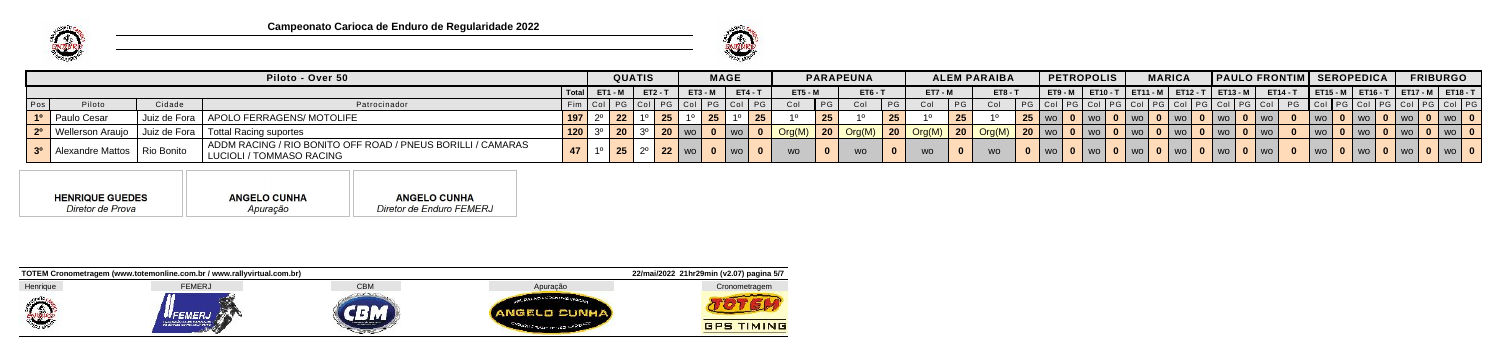



|     |                                               |                    | Piloto - Novato                                                                           |                     |                                | <b>QUATIS</b> |                |                   |                    | <b>MAGE</b>                   |                         |                  | <b>PARAPEUNA</b>          |              |                                                                                                                                    |                               | ALEM PARAIBA   PETROPOLIS                                                                                                                                                |  |  | <b>MARICA</b> |                                                      |        | PAULO FRONTIM SEROPEDICA                                                                                                                                                                                             |  |  | <b>FRIBURGO</b>                       |
|-----|-----------------------------------------------|--------------------|-------------------------------------------------------------------------------------------|---------------------|--------------------------------|---------------|----------------|-------------------|--------------------|-------------------------------|-------------------------|------------------|---------------------------|--------------|------------------------------------------------------------------------------------------------------------------------------------|-------------------------------|--------------------------------------------------------------------------------------------------------------------------------------------------------------------------|--|--|---------------|------------------------------------------------------|--------|----------------------------------------------------------------------------------------------------------------------------------------------------------------------------------------------------------------------|--|--|---------------------------------------|
|     |                                               |                    |                                                                                           | l Total I           | $ET1 - M$                      |               | $ET2 - T$      |                   | $ET3 - M$          |                               | $ET4 - T$               | <b>ET5 - M</b>   |                           | $ET6 - T$    |                                                                                                                                    |                               |                                                                                                                                                                          |  |  |               |                                                      |        | ET7-M   ET8-T   ET9-M   ET10-T   ET11-M   ET12-T   ET13-M   ET14-T   ET15-M   ET16-T   ET17-M   ET18-T                                                                                                               |  |  |                                       |
| Pos | Piloto                                        | Cidade             | Patrocinador                                                                              |                     |                                |               |                |                   |                    |                               |                         |                  |                           |              |                                                                                                                                    |                               |                                                                                                                                                                          |  |  |               |                                                      |        | Fim   Col   PG   Col   PG   Col   PG   Col   PG   Col   PG   Col   PG   Col   PG   Col   PG   Col   PG   Col   PG   Col   PG   Col   PG   Col   PG   Col   PG   Col   PG   Col   PG   Col   PG   Col   PG   Col   PG |  |  |                                       |
|     | 1 <sup>o</sup>   Thiago Santos                | Nova Friburgo      | FRIBURGOOFFROAD                                                                           | $173   4^{\circ}$   |                                |               | $18$ 3° 20     |                   | 22 <br>$2^{\circ}$ |                               | $25 \vert$              | $2^{\circ}$   22 |                           |              | $2^{\circ}$ 22 $2^{\circ}$ 22                                                                                                      |                               | $2^{\circ}$                                                                                                                                                              |  |  |               | 22   wo   0   wo   0   wo   0   wo   0   wo   0   wo |        |                                                                                                                                                                                                                      |  |  | 0   wo   0   wo   0   wo   0   wo   0 |
|     | 2º Heitor da Silva Penafiel                   | Marica             | <b>MARICA OFF</b>                                                                         | $156$ $2^{\circ}$   |                                |               | $1^\circ$   25 |                   | $8^\circ$<br> 13   | $4^\circ$                     |                         |                  |                           |              |                                                                                                                                    |                               | <mark>│ 18 │</mark> 3º │ <b>20 │</b> 3º │ <b>20 │</b> 3º │ <mark>20 │</mark> 4º │ 18 │ wo │ 0 │ wo │ 0 │ wo │ 0 │ wo │ 0 │ wo │ 0 │ wo │ 0 │ wo │                        |  |  |               |                                                      |        |                                                                                                                                                                                                                      |  |  | 0   wo   0   wo   0   wo   0   wo   0 |
|     | 3 <sup>0</sup> Luismar Rodrigues Pires        | Nova Friburgo      | FRIBURGOOFFROAD                                                                           | $138   5^{\circ}$   |                                |               |                |                   |                    |                               |                         |                  |                           |              |                                                                                                                                    |                               | │16│2º│22│4º│18│2º│22│5º│16│4º│18│8º│13│8º│13│wo│0│wo│0│wo│0│wo│0│wo│0│wo│0│                                                                                             |  |  |               |                                                      |        |                                                                                                                                                                                                                      |  |  | 0   wo   0   wo   0   wo   0   wo   0 |
|     | 4 <sup>o</sup> Pedro Costa                    | Niteroi            | EXTREME GRAFICOS                                                                          |                     |                                |               |                |                   |                    |                               |                         |                  |                           |              |                                                                                                                                    |                               | <mark>_122</mark> 6º   15   4º <mark>  18  </mark> 11º   10   5º   16   6º   15   5º   16   5º   16   5º   16   wo   0   wo   0   wo   0   wo   0   wo   0   wo   0   wo |  |  |               |                                                      |        | $\mathbf{0}$                                                                                                                                                                                                         |  |  | wo   0   wo   0   wo   0   wo   0     |
|     | 5 <sup>o</sup> Lucas Ferreira Ferraz          | Volta Grande       | Os pirex                                                                                  |                     | $118$   wo                     |               | $ w0 $ 0       |                   | $6^\circ$ 15       |                               | $7^\circ$ 14            | $7^\circ$   14   |                           | $1^\circ$ 25 | $1^{\circ}$                                                                                                                        | $\vert$ 25 $\vert$            | $1^{\circ}$                                                                                                                                                              |  |  |               | 25   wo   0   wo   0   wo   0   wo   0   wo   0   wo |        |                                                                                                                                                                                                                      |  |  | 0   wo   0   wo   0   wo   0   wo   0 |
|     | 6 <sup>o</sup> Luiz Miguel de Oliveira Junior | Muriae             | OXIFORTE RACING                                                                           |                     | $111 \ 3^{\circ} \ 20$         |               |                |                   |                    |                               |                         |                  |                           |              | 6 <sup>0</sup>   15   13 <sup>0</sup>   8   11 <sup>0</sup>   10   4 <sup>0</sup>   18   7 <sup>0</sup>   14   7 <sup>0</sup>   14 |                               | 9º <mark>  12  </mark> wo   0   wo   0   wo   0   wo   0   wo   0   wo                                                                                                   |  |  |               |                                                      |        |                                                                                                                                                                                                                      |  |  | 0   wo   0   wo   0   wo   0   wo   0 |
|     | 7º   Matheus Jardim                           | Nova Friburgo      | Jardim moda intima                                                                        |                     | 86   NC   0   NC   0           |               |                |                   |                    | $3^{\circ}$ 20 6 <sup>°</sup> |                         |                  |                           |              |                                                                                                                                    |                               | <mark>  15  </mark> 1º   <b>25   6º   15  </b> 10º <mark>  11  </mark> NC   0   wo   0   wo   0   wo   0   wo   0   wo   0   wo                                          |  |  |               |                                                      |        |                                                                                                                                                                                                                      |  |  | 0   wo   0   wo   0   wo   0   wo   0 |
|     | 8 <sup>0</sup> Bernardo da Cunha Nunes        | Petropolis         | ITALED MATERIAIS ELETRICOS/KTM 350                                                        |                     |                                |               | $ w_0 $ 0      |                   | 25 <br>$1^{\circ}$ |                               |                         |                  | 3º   20   wo   0   wo   0 |              |                                                                                                                                    | $9^{\circ}$ 12 3 <sup>o</sup> |                                                                                                                                                                          |  |  |               | 20   wo   0   wo   0   wo   0   wo   0   wo   0   wo |        |                                                                                                                                                                                                                      |  |  | 0   wo   0   wo   0   wo   0   wo   0 |
|     | 9º Felipe do Rosario Oliveira                 | Itaborai           | FELIPE                                                                                    | 53                  | 9º                             |               | 12 NC 0        |                   |                    |                               |                         |                  |                           |              |                                                                                                                                    |                               |                                                                                                                                                                          |  |  |               |                                                      |        |                                                                                                                                                                                                                      |  |  |                                       |
|     | 10 <sup>°</sup> Thalles Muniz Carvalho        | Rio Bonito         | RIO BONITO OFF ROAD                                                                       |                     |                                |               |                | 25 5° 16   wo   0 |                    |                               |                         |                  |                           |              |                                                                                                                                    |                               |                                                                                                                                                                          |  |  |               |                                                      |        |                                                                                                                                                                                                                      |  |  | 0   wo   0   wo   0   wo   0   wo   0 |
|     | 11 <sup>o</sup>   Vaniel Santana              | Petropolis         | BARBEARIA MACHONARIA BARBER CLUB - Drogarias FARMADEZ - drogarias<br>AMEPOPULAR - mx moto | $39 \mid 7^{\circ}$ |                                |               | $14$ NC $0$    |                   |                    |                               |                         |                  |                           |              |                                                                                                                                    |                               | 7º   14   10º   11   wo   0   wo   0   wo   0   wo   0   wo   0   wo   0   wo   0   wo   0   wo   0   wo                                                                 |  |  |               |                                                      |        | $\mathbf{0}$                                                                                                                                                                                                         |  |  | wo   0   wo   0   wo   0   wo   0     |
|     | 12º Sebastian da Silva Castro                 | <b>Teresopolis</b> | SANCHEZ & CASTRO ADVOCACIA / ORTOBOM TERESOPOLIS / COMIDA<br>MINEIRA TERESOPOLIS          |                     | $32$   wo                      |               |                |                   |                    | wo l                          |                         | wo I             | 0   wo   0                |              | $4^{\circ}$                                                                                                                        | $\vert$ 18 $\vert$            | $7^\circ$                                                                                                                                                                |  |  |               | 14   wo   0   wo   0   wo   0   wo   0   wo          | 0   wo |                                                                                                                                                                                                                      |  |  | wo   0   wo   0   wo   0   wo   0     |
|     | 13º Joao Paulo Venancio Monteiro              | Marica             | CORRETA SEGUROS                                                                           |                     | $28$   wo                      |               | $ $ wo $ $     |                   | $5^{\circ}$   16   |                               |                         |                  |                           |              |                                                                                                                                    |                               |                                                                                                                                                                          |  |  |               |                                                      |        | 9º <mark>  12  </mark> wo   0   wo   0   wo   0   wo   0   wo   0   wo   0   wo   0   wo   0   wo   0   wo   0   wo   0   wo   0   wo   0   wo   0                                                                   |  |  |                                       |
|     | 14 <sup>o</sup>   Marcelo Maca                | Rio de Janeiro     | MOTOLAMA/MACATRILHA                                                                       |                     | $25$   wo                      |               | wo 0           |                   | . 9º               | $12 8^{\circ} $               |                         |                  |                           |              |                                                                                                                                    |                               |                                                                                                                                                                          |  |  |               |                                                      |        |                                                                                                                                                                                                                      |  |  | 0   wo   0   wo   0   wo   0   wo   0 |
|     | 15 <sup>°</sup> Eduardo Ivanova Cascaes       | Niteroi            | CASCAES MOTOS / EXTREME GRAPHICS / DOM RACING                                             |                     | 22   $8^{\circ}$   13   NC   0 |               |                |                   |                    | 12 <sup>o</sup>   9   NC      | $\overline{\mathbf{0}}$ |                  |                           |              |                                                                                                                                    |                               |                                                                                                                                                                          |  |  |               |                                                      |        |                                                                                                                                                                                                                      |  |  | 0   wo   0   wo   0   wo   0   wo   0 |

| <b>HENRIQUE GUEDES</b> | <b>ANGELO CUNHA</b> | <b>ANGELO CUNHA</b>      |
|------------------------|---------------------|--------------------------|
| Diretor de Prova       | Apuração            | Diretor de Enduro FEMERJ |



ПF